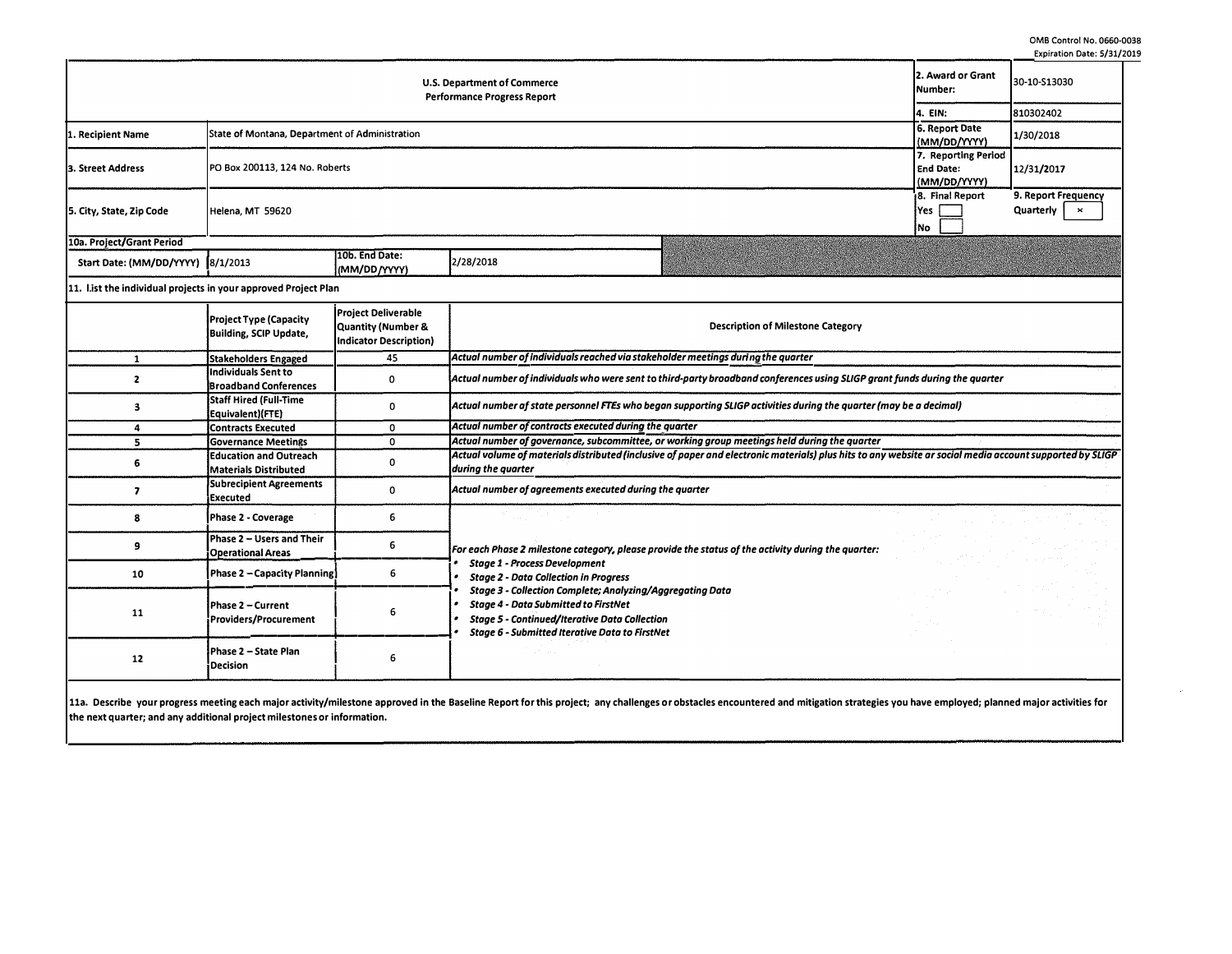The SLIGP started to wind down during the Oct-December quarter. The last meeting of the SIGB was July 27, 2017 when the Board recommended to "opt-in" to the Governor. The recommendation was accepted by the Governor. The SI been moved to the Highway Patrol and the CIO declined to apply for SLIGP 2.0. In late September, the Native American OR person, Trudy Skari, was asked to introduce Carolyn Johnson, AT&T, to the Rocky Boy Tribal Council. Ma FN, was in attendance. There were nine (9) Council members and eighteen (18) tribal members present. Trudy also accompanied Ms. Johnson to a meeting of the Tri-County Rural Fire Council at Helena where they spoke to eleven Council Members. The expenses show-up in October thus the inclusion in this PPR. In November, the Native American OR Coordinator attended a meeting at the FT. Belknap Reservation with Ms. Johnson and Margaret Muhr from Fir discuss with the Council and interested members the possibility of procuring cell and FN services. There were nine (9) Council Members and seven (7) Tribal IT staff and interested parties who attended. During the quarter I discuss mutual communication sites that would be beneficial to both states. We planned a tenative meeting that is on hold due to the termination of SLIGP. Finally, activity for the entire grant period is being catelogued f **grant termination.** 

11b. If the project team anticipates requesting any changes to the approved Baseline Report in the next quarter, describe those below. Note that any substantive changes to the Baseline Report must be approved by the Depart Commerce before implementation.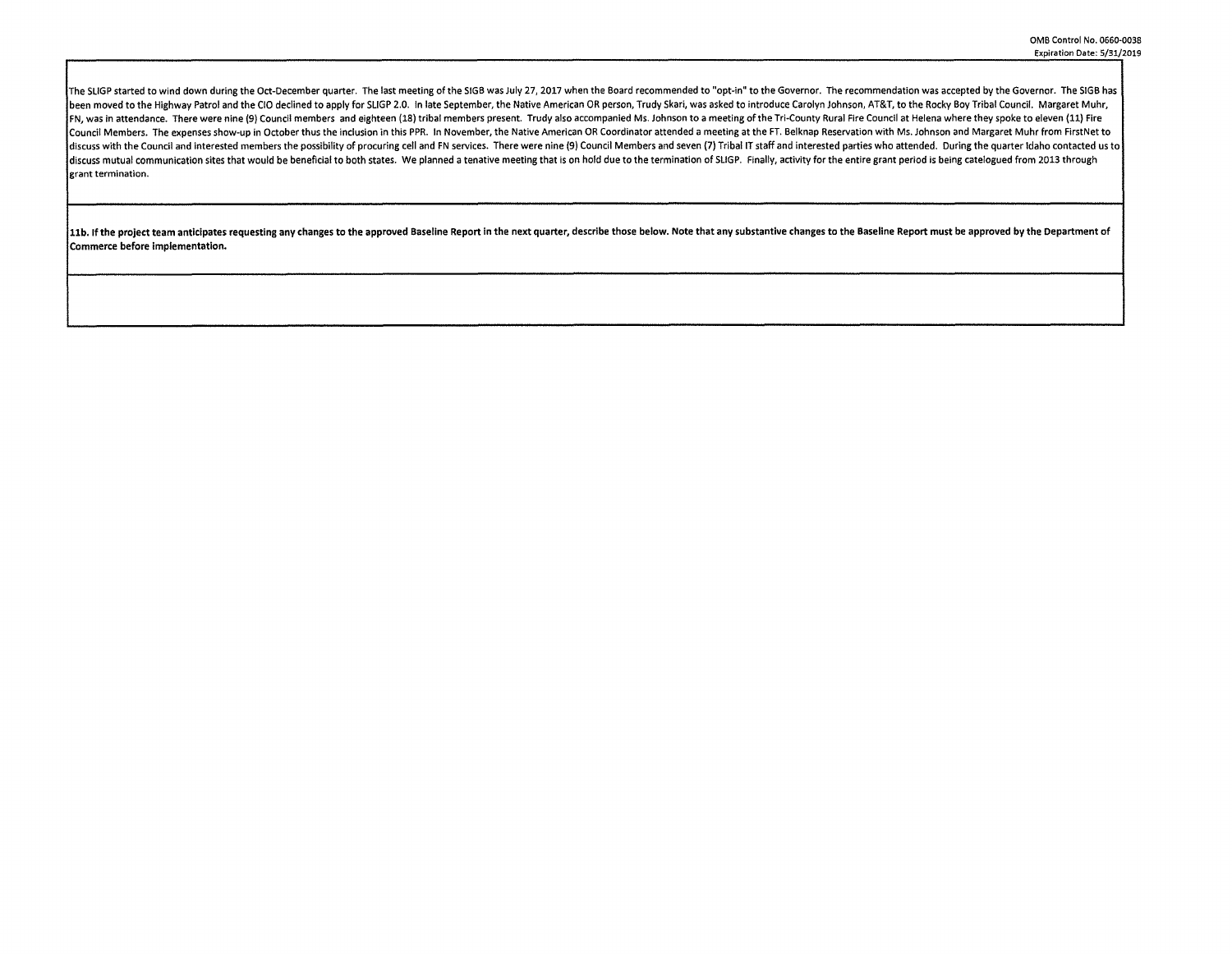**lld. Describe any success stories or best practices you have identified. Please be as specific as possible.** 

**12. Personnel** 

**12a. If the project is not fully staffed, describe how any lack of staffing may impact the project's time** line and **when the project will be fully staffed.** 

| 12b. Staffing Table - Please include all staff that have contributed time to the project. Please do not remove individuals from this table. |                                                    |                       |                                                                                                                                                                           |                      |                               |                     |                 |                                         |                                          |
|---------------------------------------------------------------------------------------------------------------------------------------------|----------------------------------------------------|-----------------------|---------------------------------------------------------------------------------------------------------------------------------------------------------------------------|----------------------|-------------------------------|---------------------|-----------------|-----------------------------------------|------------------------------------------|
| Job Title                                                                                                                                   | FTE%                                               |                       | Project (s) Assigned                                                                                                                                                      |                      |                               |                     |                 |                                         |                                          |
| SLIGP Project MGT (Inkind)                                                                                                                  | 100%                                               |                       | Work with and prepare reports for the SIGB, prepare quarterly PPR, supervise the OR Coordinator, Prepare RFP's and MoU's, answer FN RFI's<br>No Change                    |                      |                               |                     |                 |                                         |                                          |
| SPOC (Inkind)                                                                                                                               | 5%                                                 |                       | Single Point of Contact, Supervises Bureau Chief and SLIGP PM<br>No Change                                                                                                |                      |                               |                     |                 |                                         |                                          |
| <b>PSCB Bureau Chief (Inkind)</b>                                                                                                           | 20%                                                |                       | Meeting and Conference attendance, SLIGP supervision, Grant AOR                                                                                                           |                      |                               |                     |                 |                                         | No Change                                |
| <b>IPSCB Bureau Fiscal MGT</b><br>(Inkind)                                                                                                  | 3%                                                 |                       | Liasion with state accounting, fiscal reporting and procurement<br>No Change                                                                                              |                      |                               |                     |                 |                                         |                                          |
| SLIGP OR Coord. (Federal)                                                                                                                   | 100%                                               |                       | Contract for meeting facilitator, schedule regional and tribal meetings, develop contacts with local and tribal first responders, attend regional and tribal<br>No Change |                      |                               |                     |                 |                                         |                                          |
| Administrative Assistant                                                                                                                    |                                                    |                       | Maintain SIGB and SLIGP websites, SIGB attendance records, munutes, scheduling, meeting set-up, travel claims processing for SIGB members, and, answer                    |                      |                               |                     |                 |                                         |                                          |
| (Federal)                                                                                                                                   | 50%                                                | SIGB member requests. | No Change                                                                                                                                                                 |                      |                               |                     |                 |                                         |                                          |
| 13. Subcontracts (Vendors and/or Subrecipients)                                                                                             |                                                    |                       |                                                                                                                                                                           |                      |                               |                     |                 |                                         |                                          |
| 13a. Subcontracts Table - Include all subcontractors. The totals from this table must equal the "Subcontracts Total" in Question 14f.       |                                                    |                       |                                                                                                                                                                           |                      |                               |                     |                 |                                         |                                          |
| Name                                                                                                                                        | <b>Subcontract Purpose</b>                         |                       | Type<br>(Vendor/Subrec.)                                                                                                                                                  | RFP/RFQ Issued (Y/N) | Contract<br>Executed<br>(Y/N) | <b>Start Date</b>   | <b>End Date</b> | <b>Total Federal Funds</b><br>Allocated | <b>Total Matching Funds</b><br>Allocated |
| Montana State Library                                                                                                                       | <b>GIS Mapping</b>                                 |                       | MoA                                                                                                                                                                       | N                    | Y                             | 7/1/2015            | 12/30/2016      | \$100,000.00                            | \$0.00                                   |
| Brandborg, Sole Proprietor                                                                                                                  | Regional/local FirstNet Meeting Facilitator/Set-up |                       | Vendor                                                                                                                                                                    | ٧                    |                               | 2/5/2016            | 10/31/2017      | \$80,000.00                             | \$0.00                                   |
| Tribal Facilitators                                                                                                                         | Moderate/conduct 8/22/2015 Tribal Meeting          |                       | Vendor                                                                                                                                                                    | N                    | v                             | 8/21/2015           | 9/30/2017       | \$30,000.00                             | \$0.00                                   |
| MT LE and Fire Schools                                                                                                                      | Ed and OR on Band 14 LTE 4 Apps and Devices        |                       | MoA                                                                                                                                                                       | N                    | N                             | 7/1/2016            | 9/30/2017       | \$152,886.00                            | \$0.00                                   |
| <b>FN Data Requests</b>                                                                                                                     | Answer Data Requests as<br>they occur              |                       | Vendor                                                                                                                                                                    | N                    | N                             | 7/1/2016            | 9/30/2017       | \$892,500.00                            | \$0.00                                   |
| <b>Website Content</b>                                                                                                                      | Inter-Active for PS Community                      |                       | Vendor                                                                                                                                                                    | N                    | Ν                             | To be<br>Determined | 9/30/2017       | \$50,000.00                             | \$0.00                                   |
| 13b. Describe any challenges encountered with vendors and/or subrecipients.                                                                 |                                                    |                       |                                                                                                                                                                           |                      |                               |                     |                 |                                         |                                          |